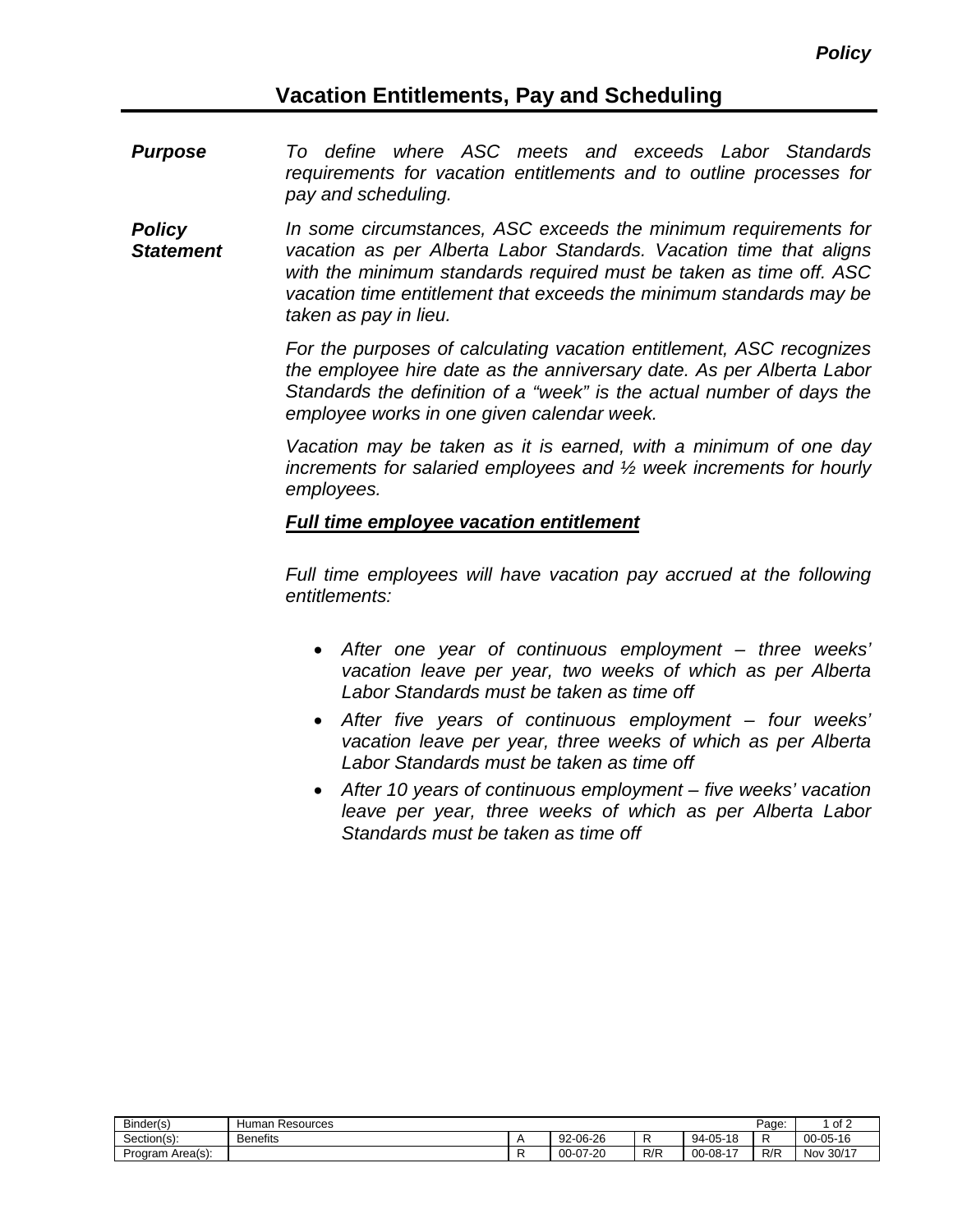#### *Part time and casual employee vacation entitlement*

*Part time and casual employees will have vacation pay included on each pay cheque as per the following entitlements:*

- *4% of wages, which after one year of continuous employment is an entitlement to two weeks' vacation leave which must be taken as time off*
- *6% of wages, which after five years of continuous employment is an entitlement to three weeks' vacation which must be taken as time off*
- *8% of wages which after ten years of continuous employment is an entitlement to four weeks' vacation leave, three weeks of which must be taken as time off*

*All vacation entitlements must be used within one year after accrual, therefore:*

- *Where the accrual exceeds the labor standards requirements for time off, employees may request pay in lieu for the additional ASC benefit*
- *If time off is required to be taken, supervisors will work with employees to schedule the required time. As per Labor Standards, ASC may schedule vacation time, providing employees at least two weeks written notice.*

*In the circumstance of a leave of absence, vacation time and pay are not earned, however the period of the leave of absence is included in determining length of service in relation to overall vacation entitlements.*

*All efforts will be made to accommodate employee requests for vacation time, in consideration of impacts to services.*

| Binder(s)           | Humar<br>Resources |          |     |                                | Page | of $2$<br>ົ    |
|---------------------|--------------------|----------|-----|--------------------------------|------|----------------|
| ~<br>Section(s):    | <b>Benefits</b>    | 92-06-26 |     | $-05-18$<br>$94 -$             | -    | $00 - 05 - 16$ |
| Program<br>Area(s): |                    | 00-07-20 | R/R | $\rightarrow$<br>$00 - 08 - 1$ | R/R  | 30/17<br>Nov   |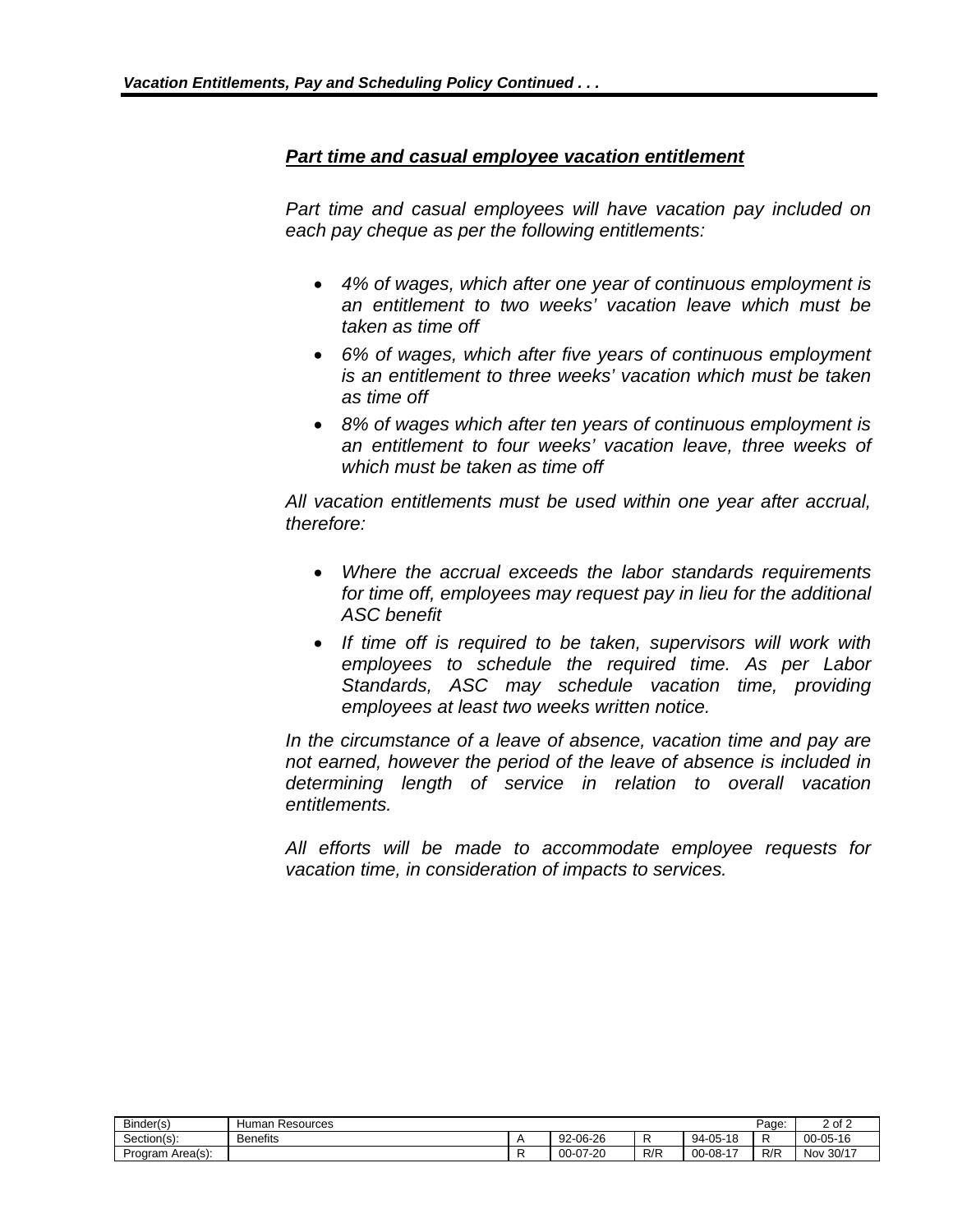## **Vacation Pay – Full Time**

- 1. Salaried employees will be paid their current daily rate for each vacation day taken.
- 2. Hourly paid employees will be paid their vacation entitlement as follows:
	- a. If entitled to 3 weeks' vacation, 6% of employee wages in the year vacation was earned.
	- b. if entitled to 4 weeks' vacation, 8% of employee wages in the year vacation was earned.
	- c. if entitled to 5 weeks' vacation, 10% of employee wages in the year vacation was earned.

## **Vacation Pay – Part-Time and Casual**

- 1. Part-Time and Casual employees will receive vacation pay on each cheque which equates their entitlement as follows:
	- a. if entitled to 2 weeks' vacation, 4% of employee wages in the year vacation was earned.
	- b. if entitled to 3 weeks' vacation, 6% of employee wages in the year vacation was earned.
	- c. if entitled to 4 weeks' vacation, 8% of employee wages in the year vacation was earned.

Employees have the option through payroll to direct a portion of their pay into a separate personal bank account (e.g. Vacation savings account).

| Binder(s):          | Humar<br>Resources |          |     |                                           | Page: | of 3           |
|---------------------|--------------------|----------|-----|-------------------------------------------|-------|----------------|
| Section(s):         | <b>Benefits</b>    | 92-06-26 |     | $-05-18$<br>94-                           | -     | $00 - 05 - 16$ |
| Area(s):<br>Program |                    | 00-07-20 | R/R | $\overline{\phantom{a}}$<br>$00 - 08 - 1$ | R/R   | 30/17<br>Nov   |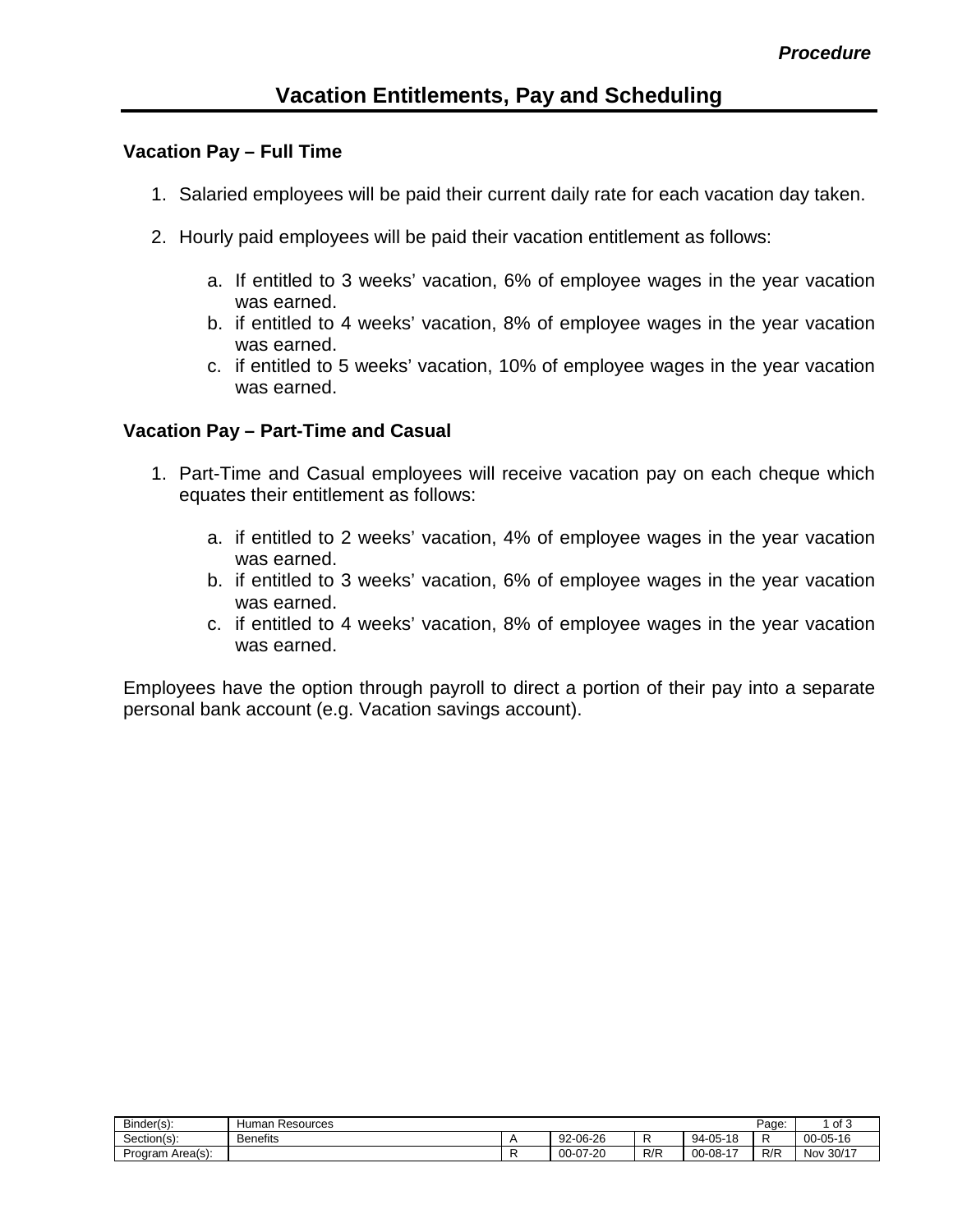#### **Vacation Calculations**

Example is based on a 5 day work week and is adjusted accordingly for shorter work weeks to reflect less days earned per month

|    |                                      | $4\% = 2 \text{ WEEKS PER YEAR}$     | 1 WEEK<br>$\frac{1}{2}$ WEEK | $= 6$ MONTHS<br>$= 3$ MONTHS                                                  |  |  |  |  |  |  |
|----|--------------------------------------|--------------------------------------|------------------------------|-------------------------------------------------------------------------------|--|--|--|--|--|--|
|    |                                      | 10 DAYS = 0.83 DAYS EARNED PER MONTH |                              |                                                                               |  |  |  |  |  |  |
| 6% |                                      | $=$ 3 WEEKS PER YEAR                 |                              | $1 WEEK = 4 MONTHS$<br>$\frac{1}{2}$ WEEK = 2 MONTHS                          |  |  |  |  |  |  |
|    |                                      | 15 DAYS = 1.25 DAYS EARNED PER MONTH |                              |                                                                               |  |  |  |  |  |  |
| 8% |                                      | $=$ 4 WEEKS PER YEAR                 | $\frac{1}{2}$ WEEK           | $2 WEEKS = 6 MONTHS$<br>$1 \text{ WEEK} = 3 \text{ MONTHS}$<br>$= 1.5$ MONTHS |  |  |  |  |  |  |
|    |                                      | 20 DAYS = 1.67 DAYS EARNED PER MONTH |                              |                                                                               |  |  |  |  |  |  |
|    |                                      | $10\% = 5$ WEEKS PER YEAR            | 1 WEEK<br>$\frac{1}{2}$ WEEK | $2 WEEKS = 5 MONTHS$<br>$= 2.5$ MONTHS<br>$= 1.25$ MONTHS                     |  |  |  |  |  |  |
|    | 25 DAYS = 2.08 DAYS EARNED PER MONTH |                                      |                              |                                                                               |  |  |  |  |  |  |

The above calculations are based on taking the number of earned days divided by the number of months per year to give the earned days per month.

Example:  $10 \text{ days divided by } 12 \text{ months} = 0.83 \text{ days per month}$ 

| Binder(s):          | Human<br>Resources |          |     |                                     | Page: | 2 of 3              |
|---------------------|--------------------|----------|-----|-------------------------------------|-------|---------------------|
| ∽<br>Section(s):    | <b>Benefits</b>    | 92-06-26 |     | -05-18<br><b>40</b><br>$94-$<br>. U |       | $00 - 05 - 16$      |
| Area(s):<br>Program |                    | 00-07-20 | R/R | $\rightarrow$<br>$00-08-$           | R/R   | 30/17<br><b>Nov</b> |